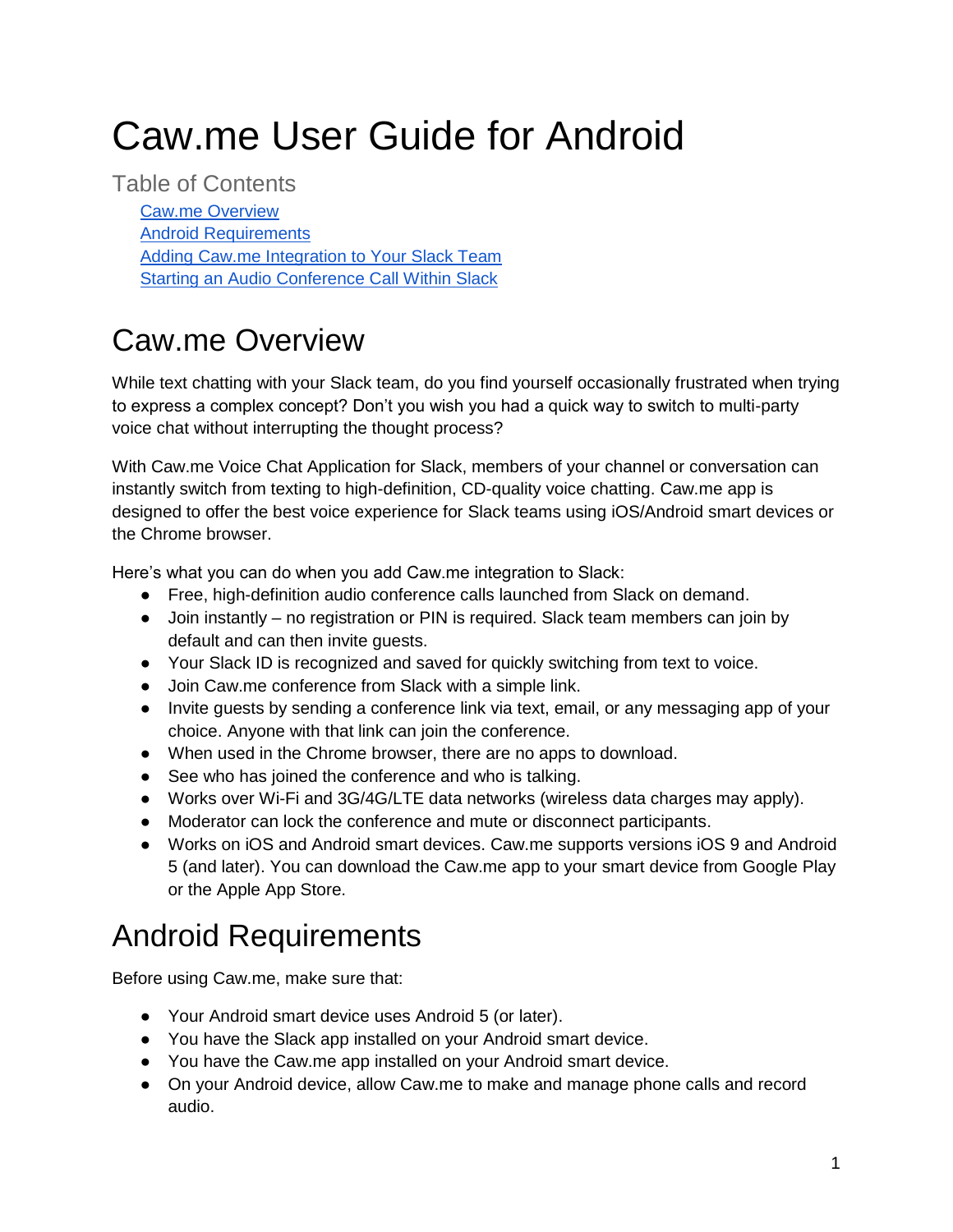#### <span id="page-1-0"></span>Adding Caw.me Integration to Your Slack Team

The following steps add Caw.me app integration to a specific Slack team.

- 1. Before you begin, make sure that:
	- a. You have a Slack team account.
	- b. If using your computer to add this integration, make sure the latest Chrome browser is set as the default browser.
	- c. To see if Chrome is the default browser, open Chrome and select the menu button in the upper right. Select "Settings" and scroll to the bottom of the page. You should see the text "The default browser is currently Google Chrome."
- 2. Open the Chrome browser and type [https://caw.me](https://caw.me/) into the address bar. This takes you to the Caw.me home page.

| Caw.Me<br><b>Free HD Conferencing on Demand</b>                                                                                                                                                                                                                                                        |
|--------------------------------------------------------------------------------------------------------------------------------------------------------------------------------------------------------------------------------------------------------------------------------------------------------|
| Free one click audio<br>conferencing in your browser<br>High definition audio<br>No apps to download<br>Join instantly<br>٠<br>$\bullet$<br>No registration required<br>See who joined and who is talking<br>٠<br>Support<br>000<br>Add to Slack<br>$\circ$<br>$\circ$<br>$\circ$<br>Not a Slack user? |
| Standalone Version will Launch in September 2016<br>Enter your email here to stay tuned<br>Submit                                                                                                                                                                                                      |
| Copyright @ 2016 Caw.me, All Rights Reserved.<br><b>Privacy Policy</b><br><b>Terms of Service</b>                                                                                                                                                                                                      |

3. Click on the Add to Slack button:

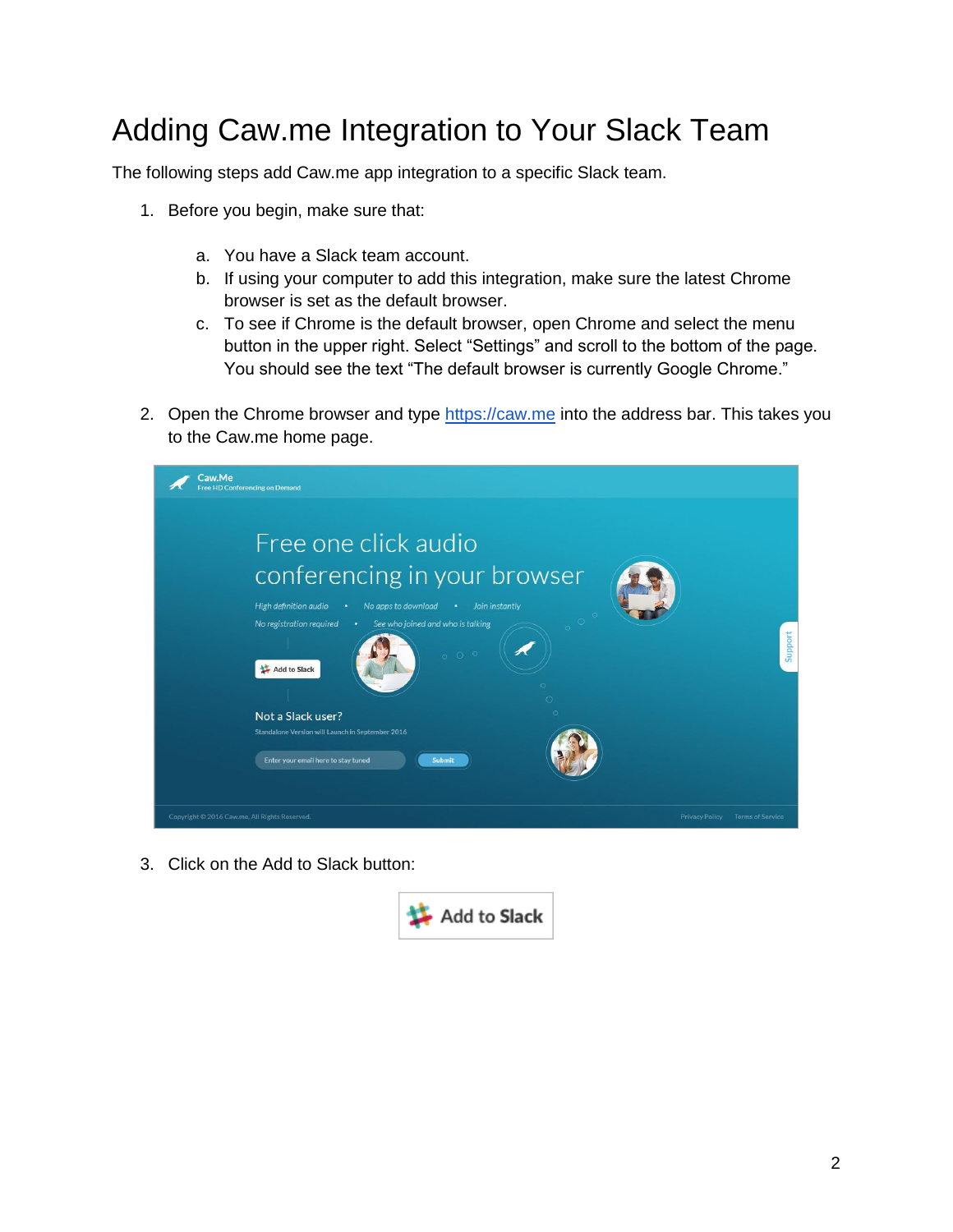If you *are not* logged in to Slack, you'll see the following screen:



- 4. Select the Slack team for which you want to use the Caw.me audio conferencing app.
- 5. If you are already logged in to Slack, you will see a permissions screen like the following, but with your Slack team's icon and team name:

| Caw.me would like access to SampleTeam                                                           |              |
|--------------------------------------------------------------------------------------------------|--------------|
| This will allow Caw.me to:                                                                       |              |
| Confirm your identity on SampleTeam                                                              | Change teams |
| Add commands to SampleTeam                                                                       | Show more    |
| Access information about your team                                                               | Show more    |
| Access your team's profile information                                                           | Show more    |
| Please only share your team's private information with apps that you<br>have reviewed and trust. |              |

6. Click on the green Authorize button. Slack opens your team page in a new Chrome tab.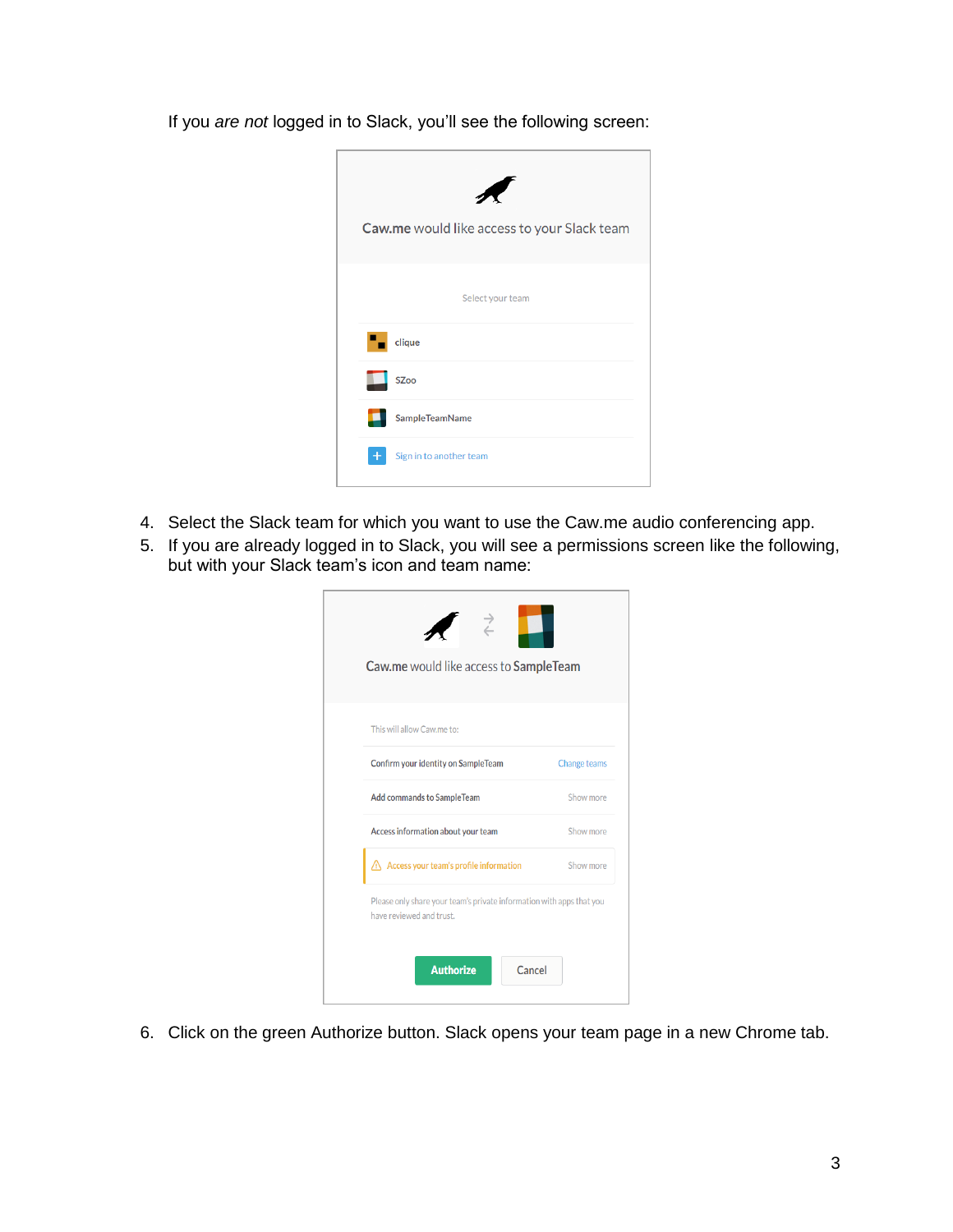7. To verify that the Caw.me integration completed successfully, type **/caw.me** in the Slack message box. You will see a Slack pop-up like this:



8. You are now ready to start an audio conference on your Android device.

#### **Notes:**

- You can add Caw.me to your other Slack teams by repeating steps 3 8.
- You only need to enable Caw.me for a Slack team once. Thereafter, all members joining that Slack team will automatically have access to Caw.me.

#### <span id="page-3-0"></span>Starting an Audio Conference from Slack

After following the steps in the ["Adding Caw.me integration to Your Slack Team"](#page-1-0) section, you are ready to send an audio conference invitation to your Slack team members.

The following steps explain how to start an audio conference call within Slack on your Android smart device.

- 1. In Slack, make sure you have the right team, channel, or direct message (DM) conversation selected that includes members whom you want to invite to the Caw.me audio conference.
- 2. Start typing **/voice** in the Slack message box. As you type, you'll notice that Slack brings up the Caw.me **/voice** command in a list.

| Recents<br>/voice Audio conference |  |
|------------------------------------|--|
|                                    |  |

3. Select **/voice** from the list.